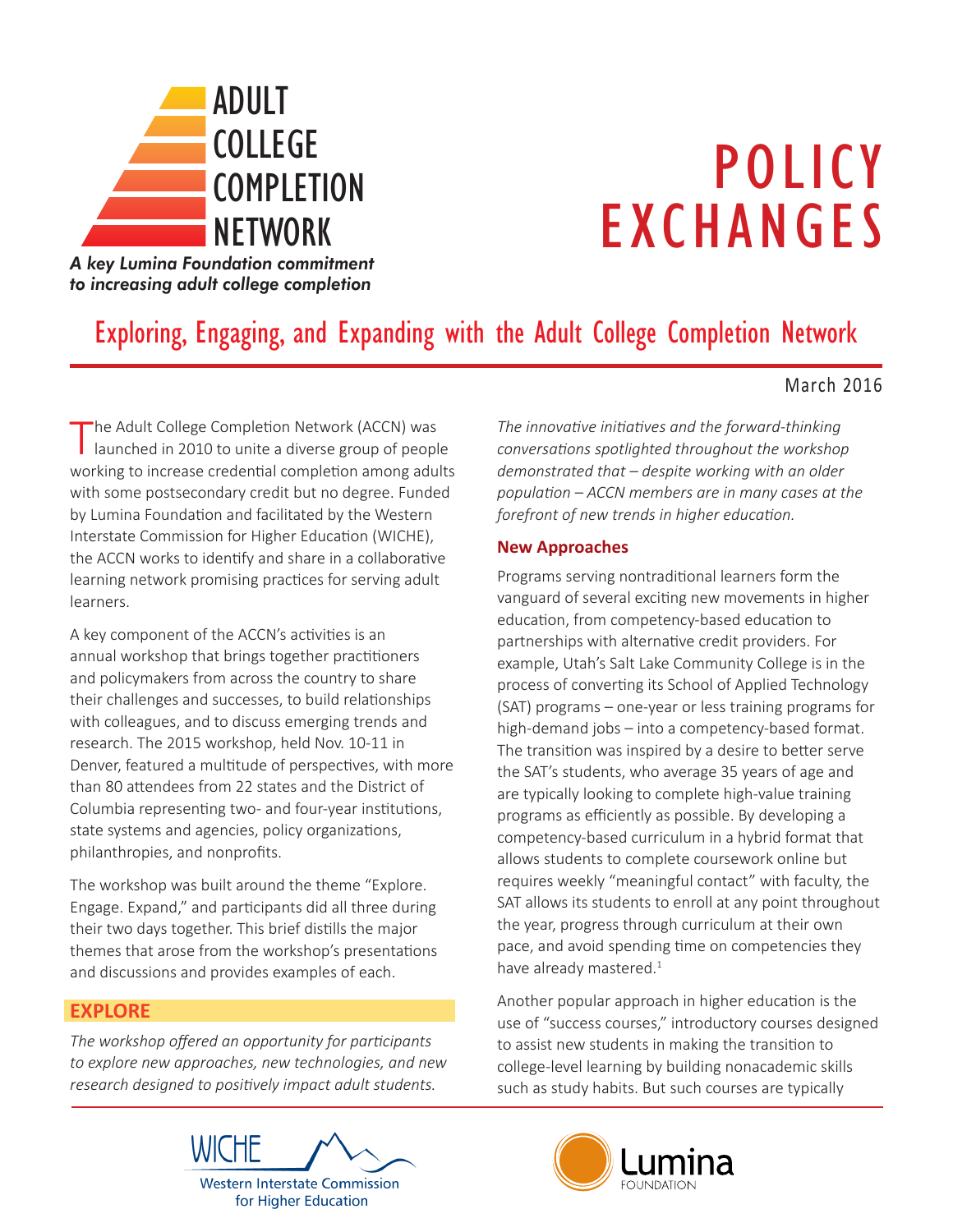designed with younger, first-time college students in mind.2 To serve an older student population, many of whom have previous postsecondary experience of some kind, the University of Maryland University College (UMUC) created the Jumpstart program. A pilot program developed with a Next Generation Learning Challenges grant, this four-week online course is offered for one credit at no cost to students. Jumpstart takes new adult students through the process of designing an individualized learning and academic plan, helping them to align academic and career goals. The program's early results demonstrated a positive effect on consecutiveterm enrollment and one-year retention, compared to a matched control group. Jumpstart participants from the fall 2013 cohort had a 90 percent one-year retention rate compared to 78 percent for the control group, and the spring 2014 cohort had an 89 percent one-year retention rate compared to 58 percent for the control group.<sup>3</sup>

Institutions that serve a high proportion of adult students have also taken the lead in developing partnerships with alternative credit providers – low-cost courses from unaccredited providers – to offer their students affordable pathways to enter or complete degree programs. Western Governors University (WGU) $4$  and the University of Memphis<sup>5</sup> have each developed a unique partnership with an alternative credit provider – StraighterLine and Saylor Academy, respectively – for this purpose. The early results of both initiatives are promising and may be of particular interest to programs considering similar partnerships since the U.S. Department of Education's announcement of the Educational Quality through Innovative Partnerships (EQUIP) Experiment, which will allow selected participants to grant "[T]itle IV student aid flexibility to partnerships between innovative postsecondary institutions and non-traditional providers."<sup>6</sup>

#### **New Technologies**

A variety of projects and programs that are leveraging technology to serve older learners were showcased at the workshop. They ranged from an early-stage start-up to a tool that is being scaled to reach tens of thousands of students. Start-up New Ed is working to launch a cloud-based engagement platform that can provide post-traditional students with comparable information on programs' costs and career options.<sup>7</sup> Meanwhile,

the University of Phoenix is implementing a platform students can use to guide their job search process called the Career Guidance System (CGS). Because more than 60 percent of University of Phoenix students identify as active job seekers, the CGS was developed to serve as a retention tool for this group. The CGS uses a personalized online dashboard to link students to job postings relevant to their interests, to provide information on different career tracks, and to connect them with career coaches to work on skills such as resume writing.<sup>8</sup>

In addition to specific technology-focused initiatives, the workshop included a number of discussions centered on the potential impact of new technologies. For example, the plenary session "From Badges to Bachelors: The Connecting Credentials Initiative and Adult Learners" took an in-depth look at what the rise of digital badges – whether from institutions, employers, or other providers – could mean for nontraditional learners. While consensus seemed to emerge among panelists that we should be recognizing legitimate accomplishments and that digital badges could be a way to do this, questions of verification and validity remain open for debate.<sup>9</sup>

#### **New Research**

The workshop featured new findings with relevance for adult students, including a detailed analysis of the wage gains experienced by near-completers (defined in this case as those who "completed at least half of a bachelor's degree but did not finish") who return to finish a four-year degree. The research drew on data from the National Longitudinal Survey of Youth to provide a nuanced look at the near-completer population, who chooses to reenroll, and the economic returns of degree completion for this group. Presenter Patrick Lane of the Western Interstate Commission for Higher Education noted that most existing calculations of economic returns focus on traditional-aged students and do not take into account significant costs – such as higher foregone wages – that are borne by returning adult students. His research aims to provide a more accurate assessment of economic returns for this unique subset of students. Lane's analysis demonstrates that those who reenrolled ended up foregoing, on average, 16 percent of their wages while in school. Meanwhile, degree completion generated, on average, a 17 percent premium on earnings. Therefore, while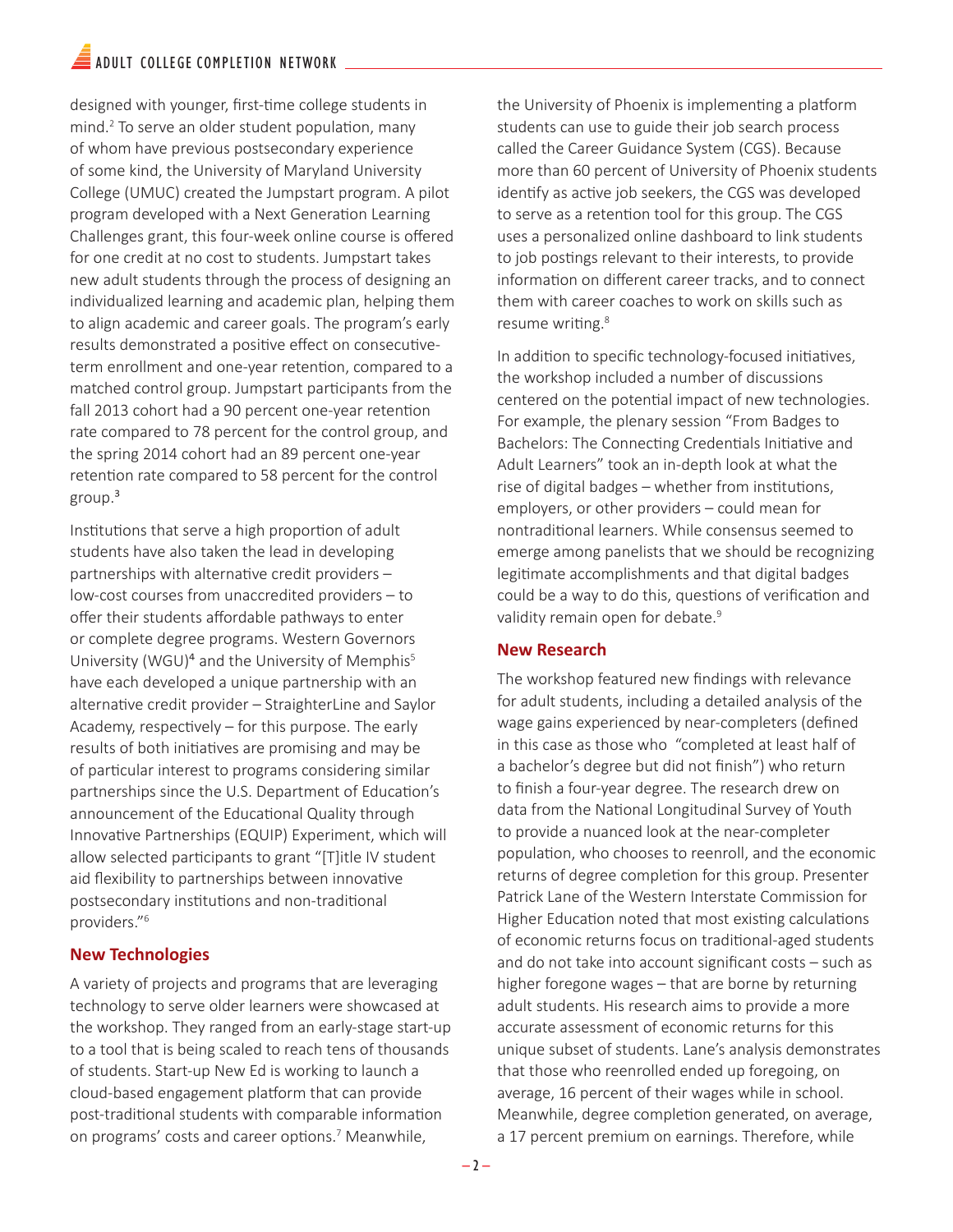coming back to complete a four-year degree does, over time, generate positive returns, the value proposition of returning is more complex for older students. Lane also pointed out the limitations of the data used in his analysis, and suggested that State Longitudinal Data Systems could offer a more complete source of information for future analysis.<sup>10</sup>

#### **ENGAGE**

*The second key theme of the workshop was engagement, as practitioners, policymakers, and subject-matter experts alike credited meaningful connections as the key to initiatives' success. Strong relationships – whether between students and faculty, institutions and employers, or any set of constituents – routinely emerged as a critical element for projects and programs of all types.* 

#### **Building Connections with Nontraditional Students**

Most postsecondary support structures are designed to serve traditional college students, with components such as nine-to-five in-person advising appointments and once-weekly office hours. Moreover, in some cases there is a perception that returning adult students require less support from institutions due to their maturity. The overwhelming perspective of ACCN attendees was that adult students do in fact require robust and dedicated supports to help them overcome the unique barriers faced by older learners.

Presenters and speakers at the ACCN workshop offered a wide range of examples of how their programs are building tailored supports for adult students. Kentucky's Project Graduate reaches out to students who stopped out of state institutions with 80 or more credit hours toward a bachelor's, or 30 or more credit hours toward an associate's degree, and offers them a suite of services ranging from degree summaries and after-hours intake to a dedicated advisor.<sup>11</sup> Vaughn Toland, Metropolitan State University (MSU) of Denver's director of admissions, shared how the university has streamlined its transfer process, in particular providing a preliminary credit-transfer evaluation prior to admission and creating an online, open-access database of commonly transferred courses and their MSU credit equivalency. Such specialized services lower the barrier

to entry for adult students looking to return, boosting their engagement with the institution.<sup>12</sup>

Building meaningful connections is also at the core of the work shared by the University of Colorado Colorado Springs (UCCS) director of veteran and military student affairs. With a military-connected student population of more than 15 percent, UCCS has developed a continuum of comprehensive supports for this group. It begins by partnering with local military Installations to assist potential students in separating from the military and applying to the school, and continues through a specialized orientation process, a peer mentoring program, and sustained academic support mechanisms including priority registration for veterans and a Veterans Advisory Board.

Conversations during plenary sessions and issuefocused roundtable discussions further explored the topic in relation to faculty and administrative staff. Charter Oak State College Provost Shirley Adams led a discussion on various methods of professional development for adult-serving faculty, highlighting the need for offerings focused on targeted topics such as andragogy – the method and practice of teaching adult  $learners -$  and online course development.<sup>13</sup> State University of New York (SUNY) Empire State professor Michele Forte underscored this point in describing how SUNY ensures that faculty advisors are trained in key adult-student topics such as recognizing opportunities for prior learning assessment. Nonacademic advising was also discussed, with financial aid expert David Hutton suggesting that informed and proactive financial aid advising can play a critical role in retention as well as helping returning students to successfully complete.<sup>14</sup>

#### **Cross-sector Collaboration**

Strong relationships were recognized not only as a cornerstone for student success, but also as a crucial factor in building cross-sector partnerships to promote degree completion. Representatives from two groups deeply engaged in this work – The Graduate! Network sites in Louisville, Ky., and St. Louis, Mo., and the Maine Development Foundation's Next Step Maine – shared their strategies for employer engagement. The Graduate! Network communities explained how they have developed targeted messaging and customized toolkits for employers. By breaking down engagement opportunities into clear steps and outlining the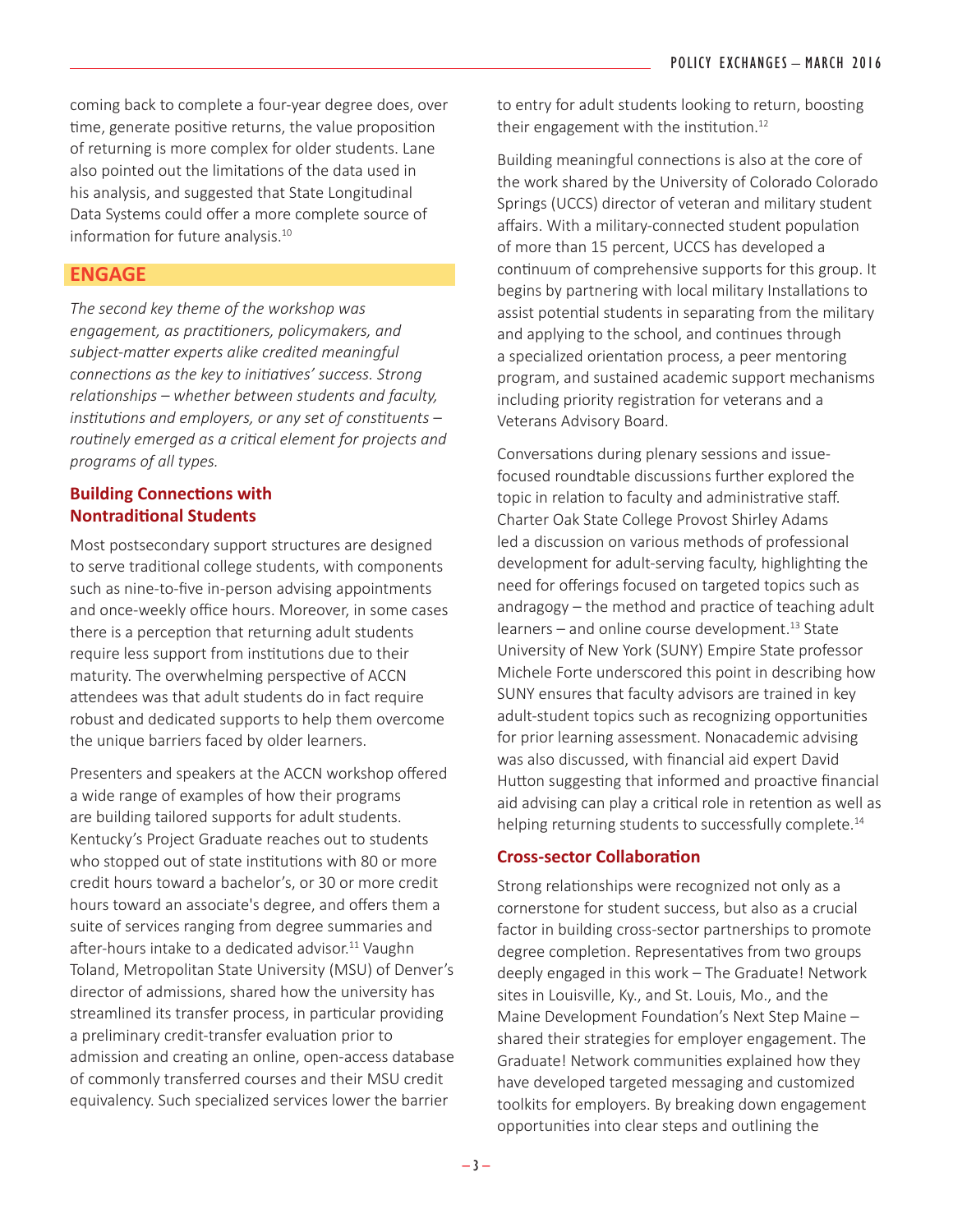### $\blacksquare$  ADULT COLLEGE COMPLETION NETWORK

benefits of degree completion for both employers and employees, staff have been able to leverage effective communication strategies to build relationships with local employers.<sup>15</sup> Similarly, Next Step Maine provides resources to employers encouraging them to support employee degree-completion efforts. In addition, the program acts as a conduit between Maine's higher education and workforce communities, keeping each sector apprised of relevant developments in the other and working to bring representatives from each to the table.<sup>16</sup>

#### Sample Steps Employers Can Take to Promote Credential Completion

- \ "**Employer Toolkit**" from Degrees at Work.
	- 1. Host a college education fair.
	- 2. Set up a college tuition deferment program.
	- 3. Implement a company scholarship program.
	- 4. Help employees complete a FAFSA application and access funding.
	- 5. Create a community of practice for students.
- \ "**Checklist Workplace Supports for Higher Education**" from Degrees That Work STL.
	- 1. Articulate the goal of higher education attainment for employees.
	- 2. Include education goals in performance reviews.
	- 3. Mentor employees on education and training.
	- 4. Establish College Savings (529) and/or Lifelong Learning Accounts as payroll deduction benefits.
	- 5. Celebrate completion of degrees, certifications, or classes.
- \ "**Next Step Employer Strategies**" from Next Step Maine Employers' Initiative.
	- 1. Promote educational benefits to remind employees of their options.
	- 2. Submit company training programs to be considered for certification for college credit.
	- 3. Allow employees access to computers, printers, the Internet, and other resources to support their studies.
	- 4. Allow flexible scheduling to employees to attend classes offered during work hours.
	- 5. Invite local colleges and universities to share adult-friendly program options and to speak with employees about Prior Learning Assessments.

#### **EXPAND**

*At the ACCN's inaugural meetings, projects and programs explored what might work for adult learners and how to move in that direction. While ACCN members continue to grapple with these questions, this year's dialogue showed a shift toward more secondgeneration considerations. Namely, how do we scale what works? As we scale, how do we ensure consistency and quality? Attendees at the 2015 ACCN workshop delved into how to thoughtfully expand programs and practices that work for adult learners.* 

#### **Information, Outreach, and Recruitment**

In order to scale promising practices, the first step must be to ensure demand. While the country has no shortage of adults with some postsecondary credit and no credential, identifying and reaching this population can be complicated. Most adults who have stopped out are outside the traditional educational pipeline – without access to resources such as guidance counselors – so reaching this group, communicating the value of a completed credential, and providing them with reliable, unbiased information on their postsecondary options can be challenging.

Groups from around the country are approaching the challenge in different ways. The Southern Regional Education Board (SREB) is developing an online portal, TheAdultLearner.org, designed to provide potential returning students with an easily navigable repository of accurate information on program options for returning students.<sup>17</sup> At the state level, CollegeInColorado.org supplies information from the state's Department of Higher Education on courses of study linked to the state's major industries.<sup>18</sup>

Alternatively, Connecticut embarked on a systemwide recruitment project titled "Go Back to Get Ahead." With one-time funding from the legislature, the state's 17 public colleges and universities launched a coordinated marketing plan and a "buy one get one free" tuition discount opportunity for returning students, resulting in more than 1,400 students returning to school and 49 graduates to date.

Marketing strategies were also discussed in a roundtable session, led by SREB's Go Alliance Director Alice Anne Bailey, in which the group emphasized the importance of ensuring that campuses are set up to be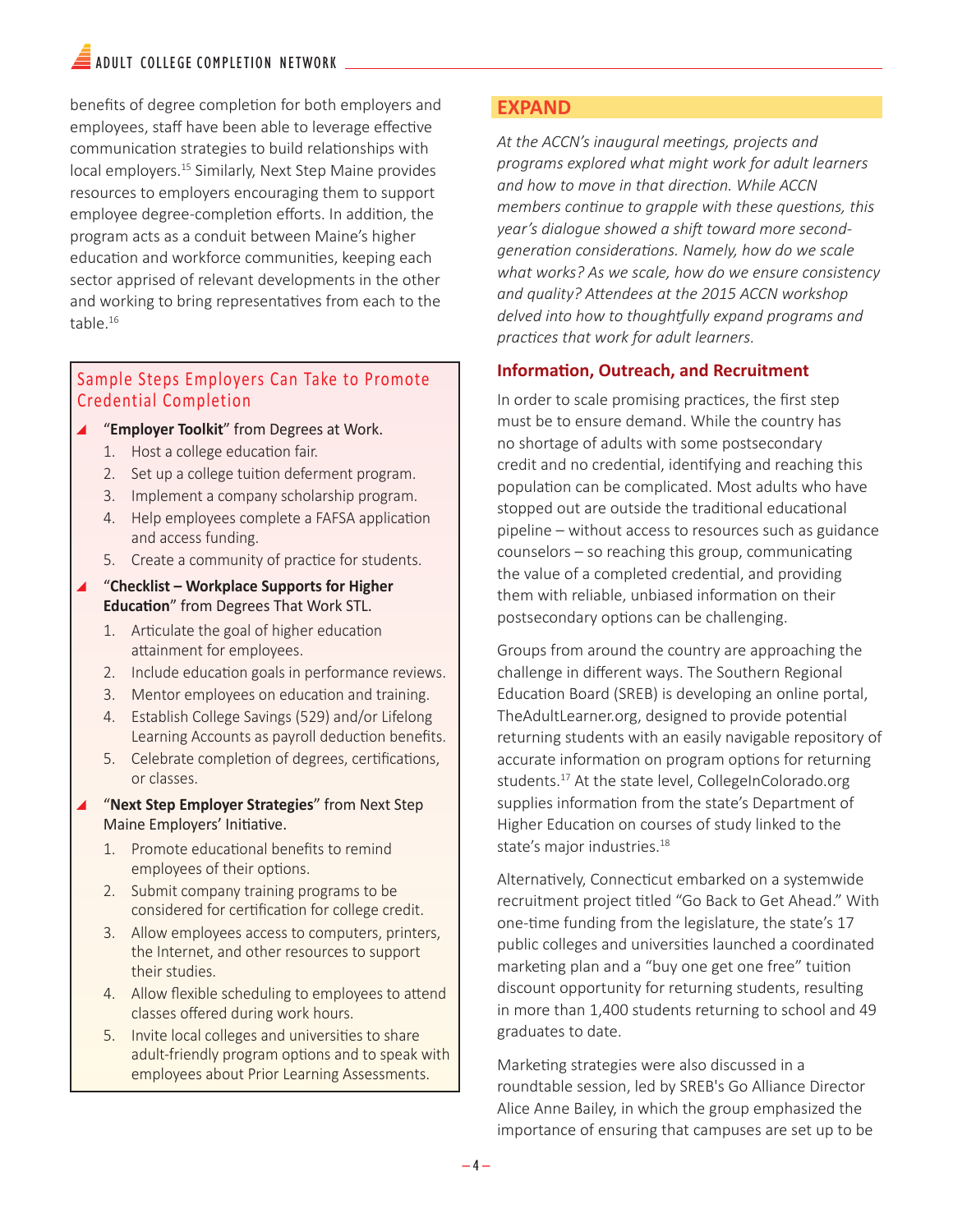#### Go Back to Get Ahead – The Details

The program operated from June 2014 to March 2015 and was administered by Charter Oak State College, in New Britain, CT, which coordinated the campaign with input from each of the state colleges and universities as well as the Board of Regents (BOR) and the Governor's office. Each institution provided a list of students who had stopped out, and the students were sent a letter inviting them to return. This outreach was supplemented with radio, Internet, and social media ads, a website, and a concerted public relations effort by institutional leadership, the BOR, and the governor.

Enrollment was managed by three dedicated staff members, hired for the duration of the project. They used a customer relationship management system, shared with the institutions, to track students who participated in the initiative from interest through to tuition award.

adult-friendly in advance of outreach efforts. Another common thread was the essential role of market research and public relations expertise in crafting effective messaging campaigns.

#### **Scaling Strategies for Retention and Completion**

Scaling successful strategies to serve adult students is of interest to nearly everyone in the field. Specifically, providing appropriate placement and remediation opportunities was a major topic of discussion. Colorado Lt. Gov. Joseph Garcia, who delivered the workshop's opening keynote, described how vital fair placement processes are in supporting adult learners.<sup>19</sup> Later in the day, panelist Bruce Vandal of Complete College America lauded Tennessee's statewide adoption of a corequisite remediation strategy, whereby students are placed directly into credit-bearing courses with additional supports built in, rather than participating in remedial coursework.20 Tennessee's pilot study found that passing rates for gateway English courses leapt from 31 percent of students passing over the course of two years to 67 percent passing in one semester with a corequisite model, while gateway math passing rates shot from 12 to 63 percent.<sup>21</sup> This strategy is now being expanded statewide in Colorado, Georgia, Indiana, and West Virginia and several other states are also exploring the concept.

The program worked by offering three free courses – one in the first semester of reenrollment, one in the second, and one during the student's final semester (if the student graduates by June 2018) – contingent upon the student paying for at least one course in each of the first two semesters and remaining continuously enrolled. Key lessons learned from the initiative included:

- \ Clear inter-institutional communication, together with a shared data management system, is key to implementing a coordinated outreach strategy.
- $\blacktriangle$  It is important to have systems in place to serve adults before marketing to and enrolling them.
- $\blacktriangle$  Widespread marketing campaigns can attract those outside the target demographic.

Other issues of note included how to provide highquality prior learning assessment (PLA) opportunities at scale and how to develop coherent statewide transfer mechanisms to ensure that students receive all the credentials they have earned. On the PLA front, representatives from the Council for Adult and Experiential Learning (CAEL) presented their latest research on how institutions price different types of PLA offerings, along with recommendations on building a sustainable business model for PLA.<sup>22</sup> CAEL also demonstrated its online portfolio assessment tool, LearningCounts, which institutions without internal capacity can use to offer a portfolio assessment option.23

#### **PLA Resources from CAEL**

"PLA IS YOUR BUSINESS: Pricing and Other Considerations for the PLA Business Model" – details findings from a 2015 national survey of institutions' PLA price structures and provides recommendations on developing PLA business models. Available at: cael.org/pdfs/2015 cael pla business model.

LearningCounts – offers PLA guidance to students through College Credit Specialists, prior learning portfolio development courses, and portfolio assessment services. To learn more, visit: [learningcounts.org.](http://www.learningcounts.org/)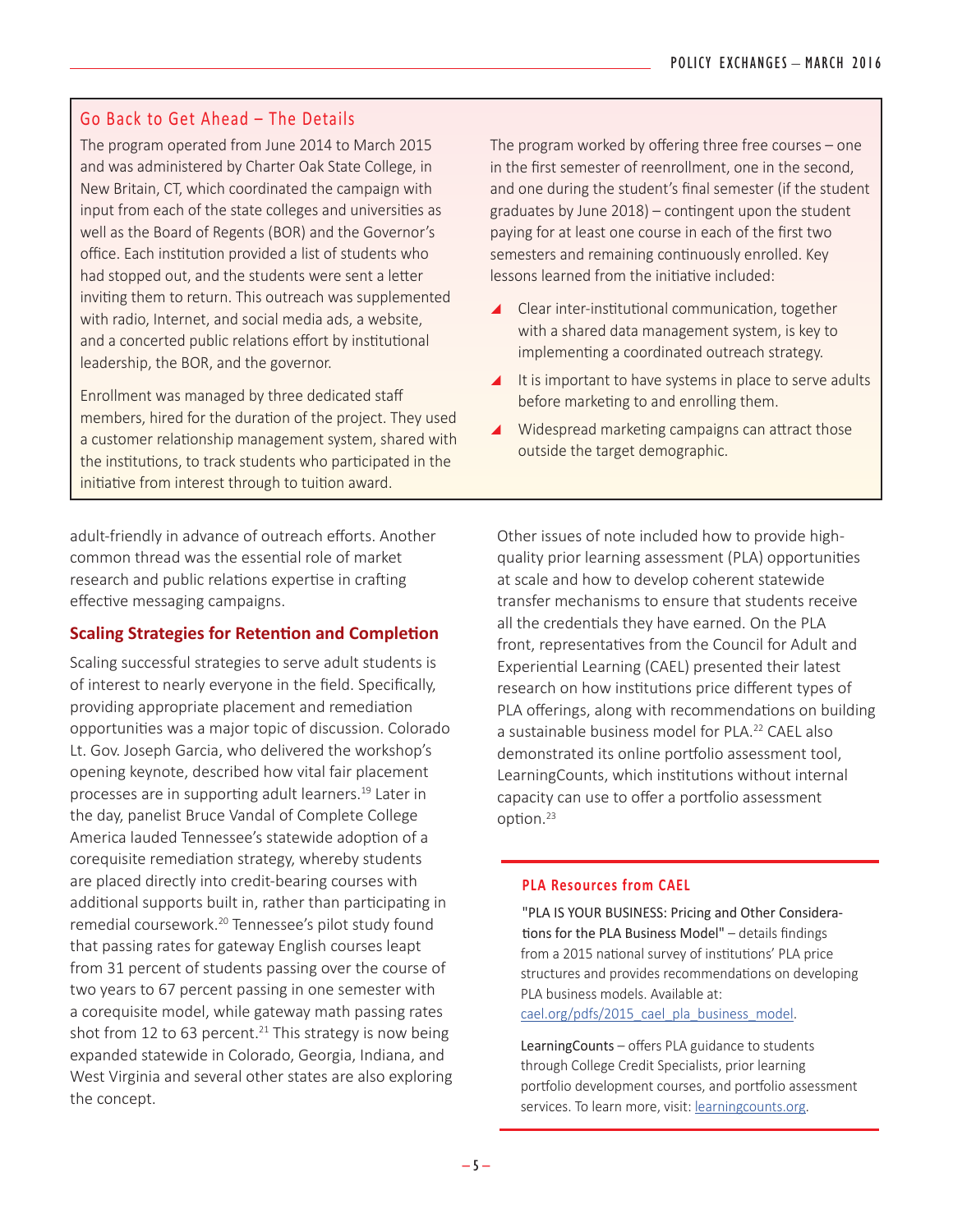## $\widehat{=}$  ADULT COLLEGE COMPLETION NETWORK

In addition, University of Wisconsin System PLA expert Diane Treis Rusk facilitated a roundtable exchange on implementing a PLA process with longevity, ensuring that messaging and training related to PLA remains consistent over time and across departments.24

Another strategy that has been receiving a great deal of attention nationally and was highlighted at the ACCN workshop involves what is commonly known as "reverse transfer," or the "transfer of credits from a four-year institution to any two-year institution from which a student transferred."<sup>25</sup> The University of Utah's Jason Taylor presented on the results of the Credit When It's Due (CWID) initiative, which is working with several states to develop "reverse transfer programs and policies that confer associate's degrees to transfer students when they complete the degree requirements while en route to the baccalaureate degree." CWID's results indicate that states with integrated data systems and "opt-out" consent policies for inter-institutional degree audits are better positioned to boost associate degree attainment at scale through reverse transfer. Furthermore, the project's data show that a significant number of students eligible for reverse transfer degrees achieved eligibility through the use of competencybased assessment, suggesting that competencybased education also has an important role to play in credential attainment.26

#### **Quality Assurance and Consistency**

Underlying all of the scale-oriented discussions was the question of quality assurance. As initiatives expand to serve an ever-growing number of students, how do we ensure that they maintain their quality and are implemented with consistency? The workshop's closing plenary, "From Badges to Bachelors - The Connecting Credentials Initiative and Adult Learners," dove into this issue, with panelists deliberating on how a more connected nationwide credentialing system might support this goal. Lumina Foundation's Holly Zanville and Corporation for a Skilled Workforce's Larry Good agreed that some form of quality assurance must be present for modular forms of learning, enabling people with a diverse array of credentials (such as a digital badge, a license, and a certificate) to present a unified, verified package of skills to employers. The idea of developing a "common language" for all credential types seemed to particularly resonate with the

audience as an early-stage step for developing a system with consistent quality metrics.<sup>27</sup>

#### **Connecting Credentials**

The Connecting Credentials initiative is a national dialogue on building a learning-based credentialing system, led by Lumina Foundation, Corporation for a Skilled Workforce, and the Center for Law and Social Policy. For more information visit their website at: [connectingcredentials.org.](http://connectingcredentials.org/)

In an earlier session, Ohio's Associate Vice Chancellor for Institutional Collaboration and Completion detailed how one state is tackling this issue. The Ohio Department of Higher Education (ODHE) is engaged in an effort to develop consistent reporting requirements for certificates, licenses, and industry certifications issued within the state. With these reporting parameters in place, Ohio aims to provide "clear milestones for learners" and provide more comprehensive information on the qualifications of the state's workforce, offering a state-level example of what a more connected credentialing framework might look like.<sup>28</sup>

#### **Conclusion**

While the workshop did not provide answers to every question that arose, presenters, participants, and panelists each offered valuable insight into the issues facing returning adult learners in the United States and interesting strategies for serving them. The diversity of opinions and approaches reflected the dynamism of a growing field and illustrated the increasing need to connect and exchange ideas, approaches, and research. As the knowledge base for effectively serving nontraditional students at the institutional, system, and state levels evolves, we must continue to seek opportunities to explore, engage, and expand together.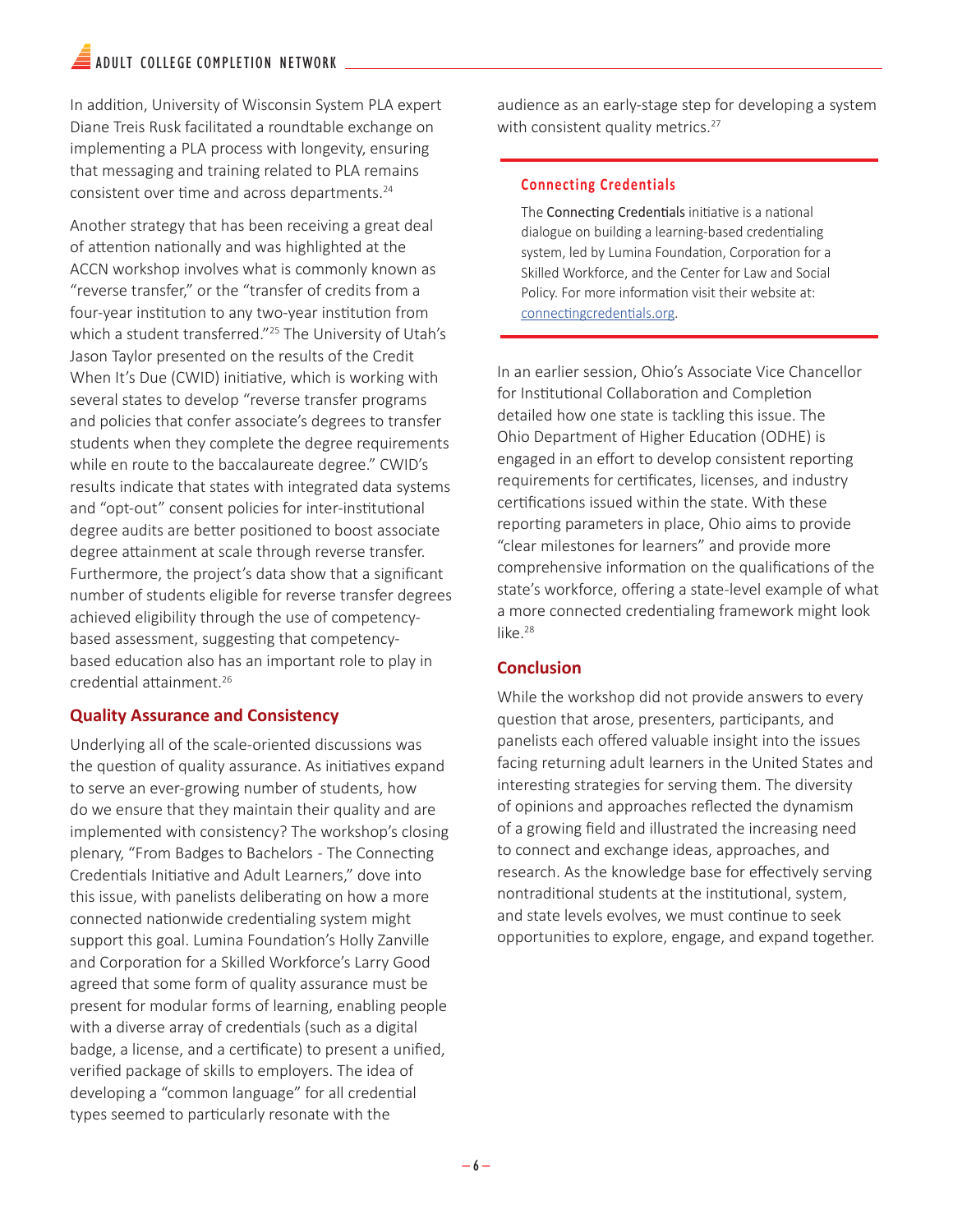#### Endnotes

<sup>1</sup> Franz Feierbach, Steven Fogg, Eric Heiser, and Carrie Riley, "Competency-Based Education: A Learner-Centered Approach to Learning," presentation, Denver, CO, 10 November 2015.

<sup>2</sup> Melinda Mechur Karp, Julia Raufman, Chris Efthimiou, and Nancy Ritze *Redesigning a Student Success Course for Sustained Impact: Early Outcomes Findings* (New York, NY: Community College Research Center, 2015), 1-2, accessed 11 December 2015 from <http://ccrc.tc.columbia.edu/media/k2/ attachments/redesigning-student-success-course-sustained-impact.pdf>.

<sup>3</sup> Beth Mulherrin, "Jumpstart," presentation, Denver, CO, 10 November 2015. 4 Sally Johnstone and Burck Smith, "Reducing the Cost of Failure and Increasing Success Rates Using Alternative Credit Providers," presentation, Denver, CO, 11 November 2015.

<sup>5</sup> Devon Ritter and Tracy Robinson, "The Finish Line Program and Saylor Academy: A Partnership Utilizing OER to Help Stop-Outs Return to Finish Their Degrees," presentation, Denver, CO, 10 November 2015.

<sup>6</sup> U.S. Department of Education, "FACT SHEET: Department of Education Launches the Educational Quality through Innovative Partnerships (EQUIP) Experiment to Provide Low-Income Students with Access to New Models of Education and Training," accessed 11 December 2015 from <http://www. ed.gov/news/press-releases/fact-sheet-department-education-launcheseducational-quality-through-innovative-partnerships-equip-experimentprovide-low-income-students-access-new-models-education-and-training>. 7 "Home," *New Ed*, accessed 11 December 2015 from <http://www. newedinc.com/home.html>.

<sup>8</sup> Victoria Jiao, Negin Kamangar, and Mary Riesland, "Career Guidance System," presentation, Denver, CO, 10 November 2015.

<sup>9</sup> Carla Casilli, Larry Good, and Holly Zanville, "From Badges to Bachelors

- The Connecting Credentials Initiative and Adult Learners," plenary session remarks, Denver, CO, 11 November 2015.

<sup>10</sup> Patrick Lane, "The Return on Returning: Wage Gains for Near Completers Who Finish Four-year Degrees," presentation, Denver, CO, 11 November 2015.

 $11$  Lisa Cox, "Kentucky's Project Graduate: Starting Fresh, but not as a Freshman," presentation, Denver, CO, 10 November 2015.

<sup>12</sup> Vaughn Toland, "Setting Adult Students Up For Success," plenary session remarks, Denver, CO, 10 November 2015.

<sup>13</sup> Shirley Adams, "The Role of Faculty: Professional Development for Adult-Serving Faculty," facilitated discussion, Denver, CO, 10 November 2015. <sup>14</sup> Michele Forte and David Hutton, "Setting Adult Students Up For Success." plenary session remarks, Denver, CO, 10 November 2015.

<sup>15</sup> Kathy Zandona and Anne Klein, "The Wins. The Losses. The Head Scratching Moments. Employer Engagement Around Degrees and Credentials," presentation, Denver, CO, 10 November 2015.

<sup>16</sup> Amertah Perman, "Next Step Maine Employers' Initiative," presentation, Denver, CO, 10 November 2015.

<sup>17</sup> Mary Larson, "TheAdultLearner.org," demonstration session, Denver, CO, 10 November 2015.

<sup>18</sup> Dawn Taylor Owens, "College In Colorado" demonstration session, Denver, CO, 10 November 2015.

<sup>19</sup> Joseph Garcia, "The Adult Student Imperative: Lessons from Colorado," keynote remarks, Denver, CO, 10 November 2015.

<sup>20</sup> Bruce Vandal, "Setting Adult Students Up For Success," plenary session remarks, Denver, CO, 10 November 2015.

<sup>21</sup> Complete College America, "Tennessee Corequisite Scale Case Study," accessed on 17 December 2015 from <http://completecollege.org/wpcontent/uploads/2015/12/Tennessee-Corequisite-Scale-Case-Study.pdf>.

<sup>22</sup> Scott Campbell and Devon Coombe, "Council for Adult and Experiential Learning (CAEL) Prior Learning Assessment Research Update: PLA Business Models and More," presentation Denver, CO, 11 November 2015.

<sup>23</sup> Scott Campbell, "LearningCounts," demonstration session, Denver, CO, 10 November 2015.

<sup>24</sup> Diane Treis Rusk, "Credit for Prior Learning," facilitated discussion, Denver, CO, 10 November 2015.

<sup>25</sup> National Student Clearinghouse, "Reversetransfer.org" Website, accessed on 2015 December 15 from <https://www.reversetransfer.org/>.

<sup>26</sup> Jason Taylor, "Reverse Transfer: Fyidence from the Credit When It's Due (CWID) Initiative," presentation, Denver, CO, 11 November 2015.

<sup>27</sup> Carla Casilli, Larry Good, and Holly Zanville, "From Badges to Bachelors - The Connecting Credentials Initiative and Adult Learners," plenary session remarks, Denver, CO, 11 November 2015.

<sup>28</sup> Brett Visger, "Credentials Count," presentation, Denver, CO, 10 November 2015.